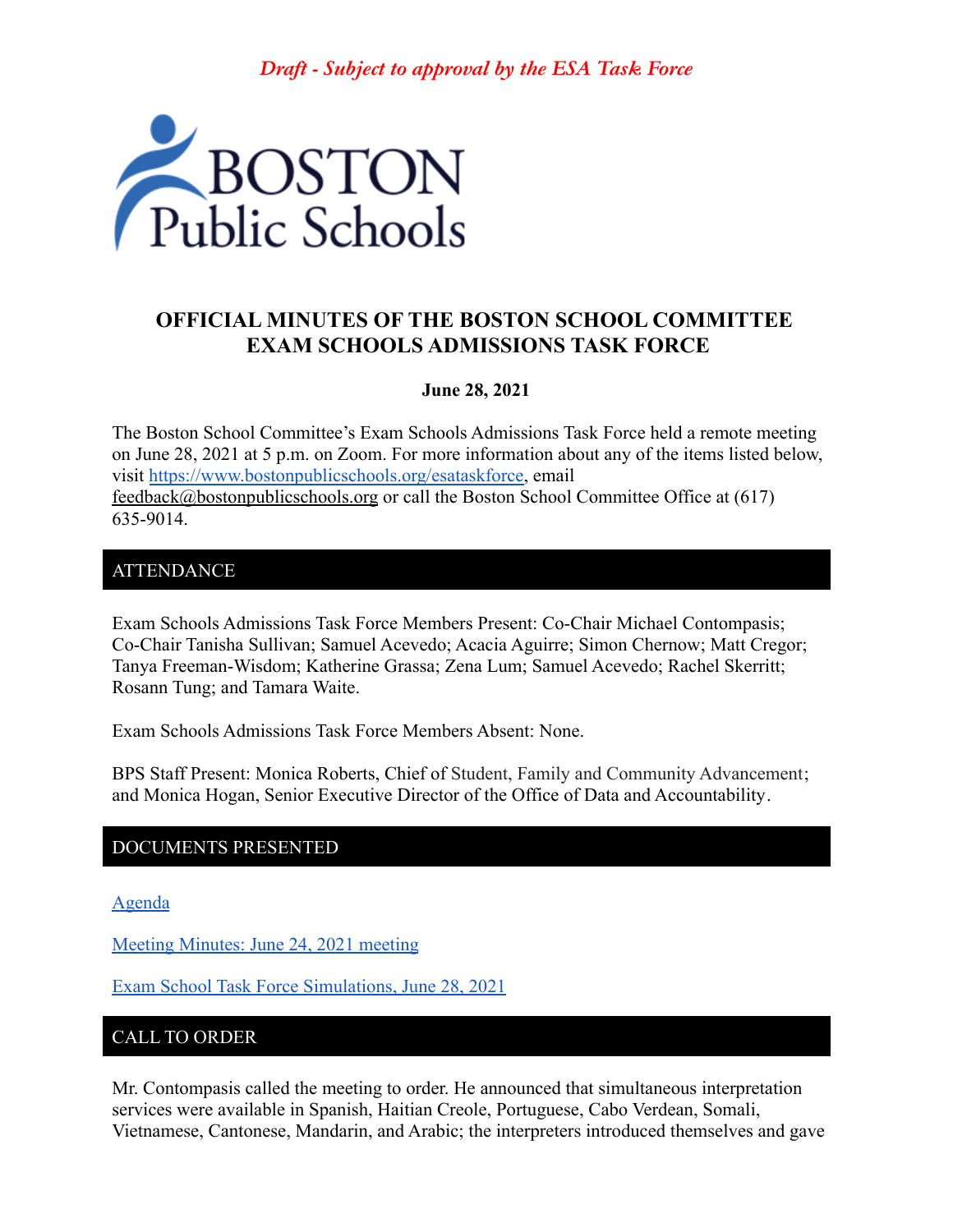### *June 28, 2021*

instructions in their native language on how to access simultaneous interpretation by changing the Zoom channel.

Ms. Parvex called the roll. Mr. Acevedo, Ms. Aguirre, Mr. Chernow, and Ms. Sullivan arrived after roll call.

## APPROVAL OF MEETING MINUTES: JUNE 24, 2021

*Approved –* The Task Force unanimously approved the minutes of the June 24, 2021 Exam Schools Admissions Task Force meeting with minor modifications from Mr. Cregor.

DISCUSSION

Ms. Hogan started her presentation by making some corrections to earlier simulations. Subsequently, she presented twelve new simulations requested by the members:

| <b>Weighting of Composite Score</b>                            | Mechanism                            |                 |                                                             |
|----------------------------------------------------------------|--------------------------------------|-----------------|-------------------------------------------------------------|
|                                                                | 20% Citywide Rank, 80% Tiers<br>Rank | 100% Tiers Rank | 20% Citywide Rank,<br>40% Tiers Rank,<br>40% Tiers Lottery* |
| 50% GPA, 50% Assessment, +10%<br>high poverty school indicator | Simulation 3A                        | Simulation 4A   | Simulation 5A                                               |
| 60% GPA, 40% Assessment, +10%<br>high poverty school indicator | Simulation 3B                        | Simulation 4B   | Simulation 5B                                               |
| 70% GPA, 30% Assessment, +10%<br>high poverty school indicator | Simulation 3C                        | Simulation 4C   | Simulation 5C                                               |
| 80% GPA, 20% Assessment, +10%<br>high poverty school indicator | Simulation 3D                        | Simulation 4D   | Simulation 5D                                               |

These were presented by economic status, zip code, and race with a high poverty indicator. Ms. Sullivan pointed out that the most significant impacts from a weighted standpoint seemed to be in socioeconomic diversity. In relation to a possible grade point average (GPA) inflation, she said she believed that the vast majority of classroom educators graded with integrity.

Dr. Tung asked if there was a simulation for a 100% lottery selection mechanism. Ms. Hogan explained the complications of simulating the lottery selection mechanism, as they would need to have a cut-off eligibility to do so. Mr. Contompasis added that the Task Force would not be able to reach consensus if they included a lottery and he urged the members to not take a position on a lottery. He suggested that they use the eligibility requirement of 30% assessment and 70% GPA. He also recommended a 20%-80% split for seat allocation: 20% straight rank citywide and 80% straight rank by tier.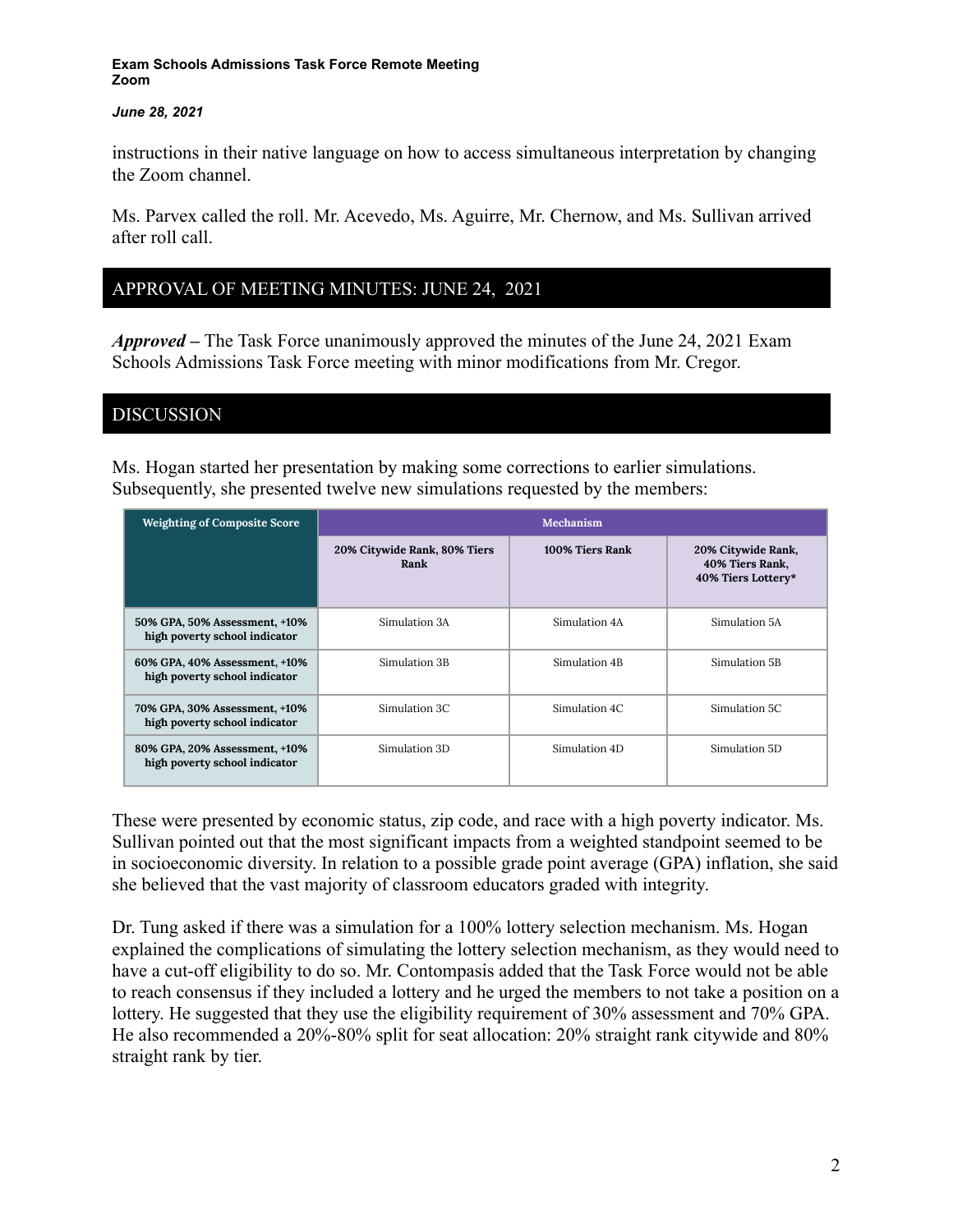### *June 28, 2021*

Ms. Sullivan said that she did believe that qualified lottery would be the fairest mechanism for the seat allocation but based on the data that she had seen, she would support an eligibility based on 30% assessment and 70% GPA split, with a seat allocation of 100% straight rank within socioeconomic tiers. In her view this would continue to address the concerns that had been raised and make sure that the top performing students in the city had an opportunity to select a seat. She thought that the impact of doing the 100% in a straight rank would solidify opportunities for some of the most vulnerable children in the city. She concluded that she would be willing to accept the 20% straight rank city-wide, and a 80% tiers ranked within for seat allocation if the members decided on a 80% GPA and 20% assessment for the eligibility.

Dr. Tung asked the Task Force to still consider the lottery. Mr. Contompasis said implementing a lottery would send the wrong message to the families of Boston.

Ms. Skerritt said the lottery didn't feel transparent and was potentially confusing. She expressed she would be more comfortable with retaining a composite score that had the high poverty advantage and she would support a 50%-50% or 40%-60% split between the assessment and GPA. She said that even though she trusted the integrity of the educators she was aware of the differences between schools and that with a 80%-20% GPA and assessment they might see more subjectivity across different school types and neighborhoods. She said she supported either a 20%-80% split or 100% by tiers for seat allocation. She also wondered if the Department of Children and Families (DCF) and homeless set aside could be done differently than the other tiers due to its size.

Ms. Grassa said a qualified lottery made sense if they wanted the process to be simple and clear. Otherwise, she would be more in favor of a 40% assessment and 60% GPA. She also wanted to know about the implementation of the DCF, homeless and Boston Housing Authority (BHA) factors in the tiers.

Ms. Lum wondered how the concentration of school-age children would impact neighborhood diversity if they decided on lottery, as the neighborhoods with more school-aged children would get a higher representation in the invitation process than if going by a more prescribed formula.

Ms. Sullivan said that due to the high interest in the lottery, she thought the Task Force should discuss that option.

Mr. Chernow said he supported the lottery. Dr. Freeman-Wisdom said she was not in favor of the lottery and in regards to the assessment and GPA she preferred the 40%-60% split and any of the breakdowns for seat allocation.

Ms. Nagasawa said she would like to see a simulation for the lottery. She also said she was more inclined for the 30%-70% split in assessment and GPA, and for seat allocation she preferred a 20% citywide rank, 40% tiers rank, and 40% tiers lottery.

Mr. Acevedo said he opposed the lottery. He agreed with 30% assessment and 70% grades, and the 100% straight rank in tiers for seat allocation.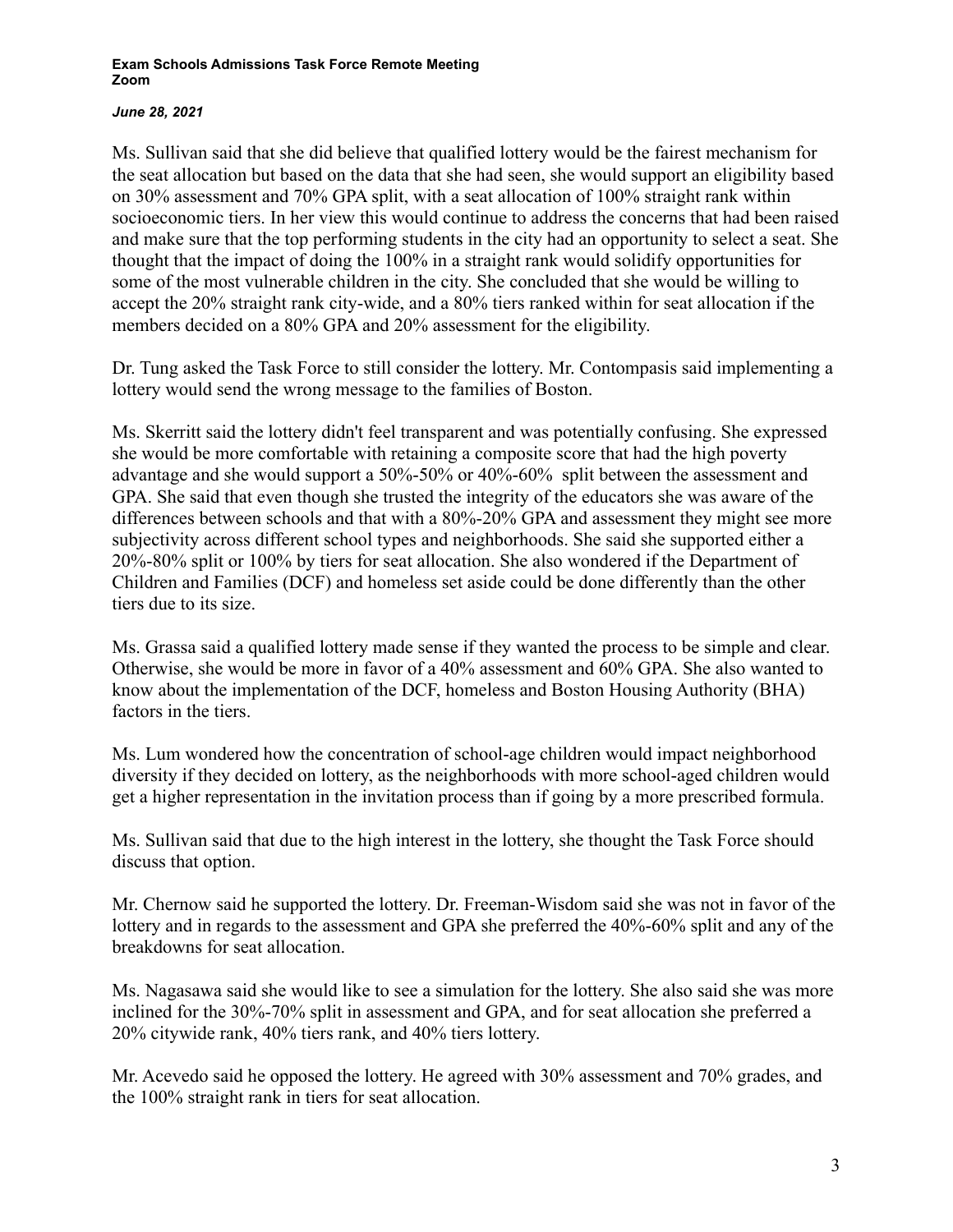*June 28, 2021*

Dr. Tung said referring to members not deciding on the 20%-80% vs. 100% seat allocation that choosing 20% set aside would not bring them closer to equity and that in a city with roots in colonialism and with intractable residential and educational segregation, a level playing field was generations away if they keep to short term reforms and incremental policy changes. She also said that reserving 20% city wide seats for white and privileged students was certainly better than reserving 100% of city wide seats but they would still be setting aside seats for those who already benefit the most from structural racism and capitalism.

Ms. Lum said she was leaning against the lottery and because of its randomized selection process she felt it would not ensure diversity. Mr. Chernow explained that the lottery would take place in tiers so that it would not have an impact on the diversity.

Mr. Contompasis read from the opinion editorial page from the June 24, 2021 *Boston Globe* article that spoke against the lottery and in favor of a 20%-80% split for seat allocation. He also added that the 20% highest achieving students were not all white privileged students. He asked the Task Force to focus on the two proposals and to reach consensus. He said he supported the 30%-70% assessment and GPA, and the 20%-80% for seat allocation without lottery.

Ms. Skerritt said that if they went with a lottery, they could inadvertently affect economically disadvantaged students. Ms. Sullivan repeated that the lottery wouldn't be city-wide, it would be within socioeconomic tiers, so it wouldn't have an adverse impact on socioeconomic diversity.

Mr. Gregor agreed with Ms. Skerritt, and said that in the 20%/40%/40% model even in the neighborhoods of lower socioeconomic status, the students with higher socioeconomic status would disproportionately be getting the first seats and the lottery would not further help. He also wanted to know how the mechanics of the BHA piece would work in the tiering. Ms. Sullivan explained it would be the same mechanism as the zip code, as there would be a specialized tier for DCF, homeless students and BHA.

Mr. Contompasis suggested discussing the two main proposals on the table; 30%/70% assessment, GPA split with 100% straight rank or with a 20% city-wide and 80% straight rank within the tiers. Ms. Sullivan reiterated that she would only be comfortable with a 30%-70% split if they also did 100% straight rank within the tiers. Ms. Skerritt said she opposed the 20%-80%. Ms. Aguirre was also opposed to the 20%-80% split but was open to any of the options for seat allocation. Ms. Grassa didn't support the 20%-80% split but agreed with the 100% straight rank in tiers. Mr. Gregor supported 100% seat allocation. Ms. Nagasawa, Ms. Lum, Mr. Chernow, and Mr. Acevedo supported the 30%/70% assessment, GPA split and 100% seat allocation. Dr. Freeman-Wisdom and Ms. Skerritt supported the 30%/70% proposal and the 100% straight rank if no lottery was involved. Ms. Waite agreed with the 30%/70% proposal.

Ms. Aguirre asked if they could discuss the 40%/60% split for assessment and GPA. Ms. Sullivan said she did not support this option and asked the members to give their opinion. Ms. Aguirre said she would be in favor of the option of 40%/60% with 100% straight rank for seat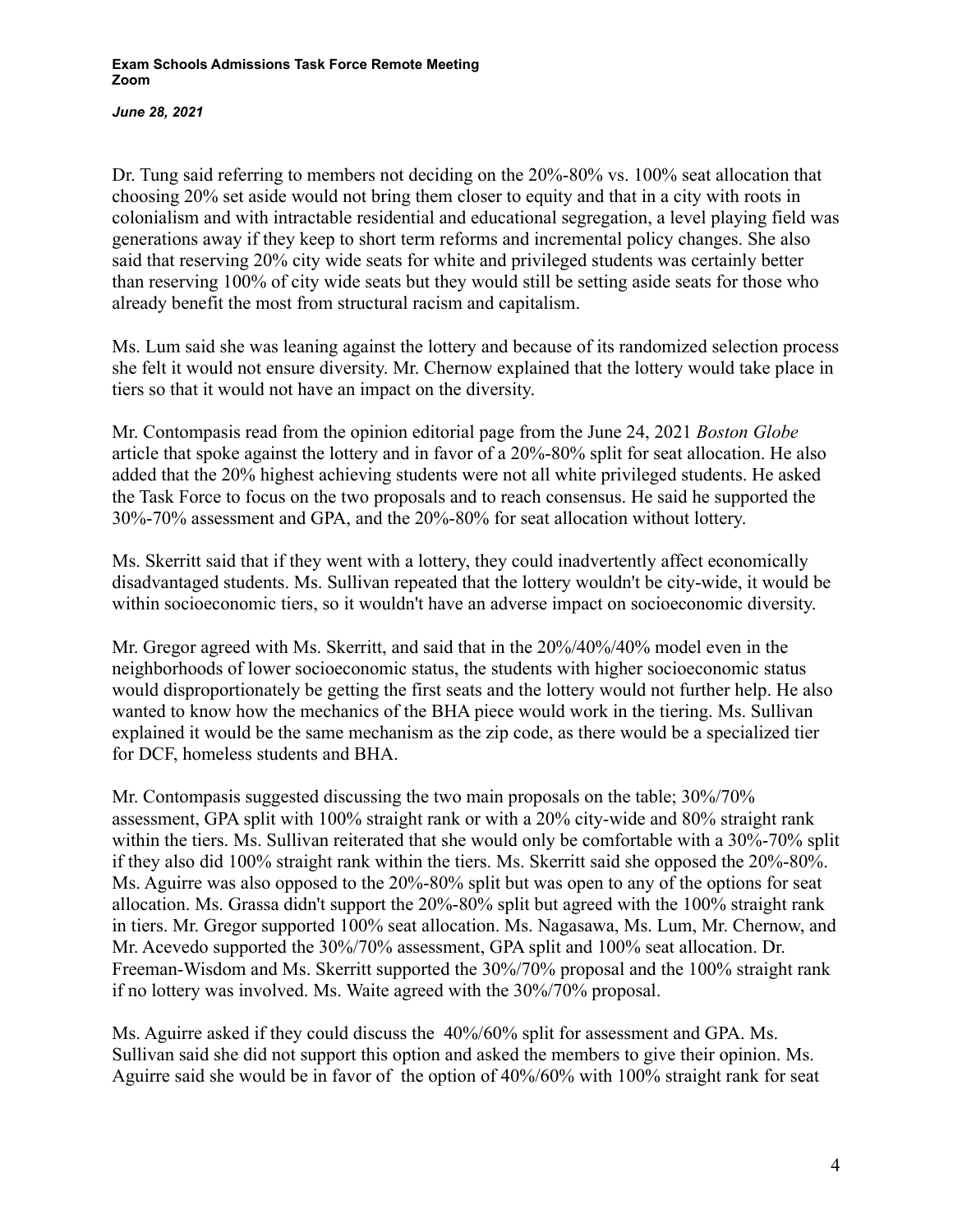### *June 28, 2021*

allocation. Ms. Grassa, Ms. Skerritt, and Dr. Freeman-Wisdom all agreed with the 40%-60% option.

Ms. Sullivan said they should put the option of 40%/60% to rest and asked the members to discuss the option of a qualified lottery. Mr. Chernow suggested a 100% qualified lottery within tiers. Dr. Tung and Ms. Grassa supported this option. Ms. Sullivan suggested that they should take this option off the table as there was no more support. She then suggested discussing the 30% assessment and 70% GPA on eligibility composite score, with the 10% factor for students who attend high poverty schools. Students would be put into socioeconomic tiers and ranked by their composite score, and seats would be allocated accordingly. She suggested they use the same process to allocate the seats as during the interim policy, which was 10 rounds with 10% of the seats allocated each round, and students in the lowest socioeconomic tier choosing first.

The Task Force took a recess from approximately 7:16 p.m - 7:37 p.m.

Ms. Grassa asked for a one-pager with all their decisions for the members to have for the next meeting.Ms. Lum asked that any outstanding decisions also be included in the one-pager.

## GENERAL PUBLIC COMMENT

- Sung-Joon Pai, Jamaica Plain resident, Curley K-8 parent and Charlestown teacher, testified in support of the work of the Task Force and in favor of a qualified lottery.
- Mary Battenfeld, Jamaica Plain resident, Quality Education for Every Student (QUEST) member and former BPS parent, testified in favor of a qualified lottery.

## CLOSING COMMENTS

Ms. Sullivan thanked the speakers and the Task Force members.

## SUSPENSION OF MEETING

At approximately 8:00 p.m., Ms. Sullivan entertained a motion to suspend the meeting to continue the next day, on June 29, 2021. After a short discussion on the difference between suspension and adjourning, the Committee voted by majority, by roll call, to suspend the meeting. Mr. Acevedo, Ms. Aguirre, and Ms. Skerritt abstained. All other members voted yes.

Attest:

Roya

Lena Parvex